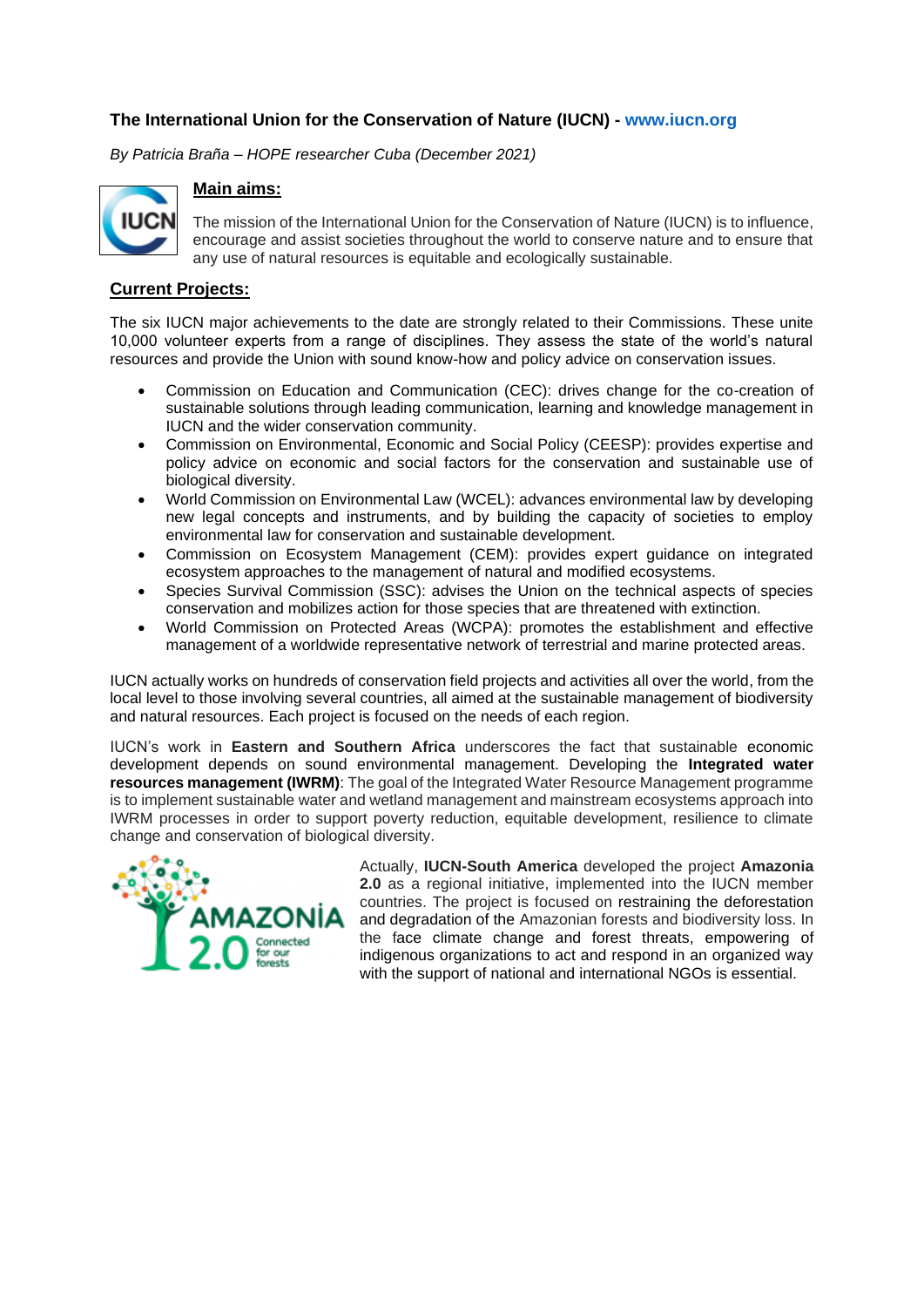The overall objective of **IUCN in Eastern Europe, North and Central Asia** is to work towards the long-term protection of biodiversity and the sustainable use of natural resources. For that they develop the project **"Saving** 



**Europe's last freeflowing wild river – Vjosa/Aoos"** with the objectives: raise awareness and increase public pressure on political decision-makers; monitor and optimize legal compliance and influence legal frameworks on

(inter)national levels; involve local stakeholders and strengthen their position in the national (hydropower) developments; enhance the scientific and general knowledge of river ecosystems and sustainable energy developments; and elaborate on a comprehensive roadmap for the final designation of Europe's first Wild River National Park.

The **IUCN European** Work Programme identifies regional priorities in the framework of the global IUCN Programme Implementing the **IUCN Urban Alliance** that envisages nature thriving in urban areas and providing solutions to multiple social, economic and environmental challenges. Pursuant to this vision, it has three objectives: create a platform for debate and knowledge exchange on urban dimensions of nature conservation; catalyze new projects and partnerships for greener cities; and develop an 'Urban Nature Index' for monitoring the ecological performance of cities.

The strategy lines of **IUCN Centre for Mediterranean** Cooperation aim to address biodiversity loss and climate change impacts



through innovative and targeted initiatives. For that reason they have developed **[Plastic Waste-](https://www.iucn.org/regions/mediterranean/projects/current-projects/plastic-waste-free-islands-med-project)[Free Islands Med Project](https://www.iucn.org/regions/mediterranean/projects/current-projects/plastic-waste-free-islands-med-project)** as a part of a broader IUCN's ["Close the Plastic](https://www.iucn.org/theme/marine-and-polar/our-work/close-plastic-tap-programme)  [Tap" programme,](https://www.iucn.org/theme/marine-and-polar/our-work/close-plastic-tap-programme) the PWFI

project is working to improve knowledge of waste generation in the two target islands, Menorca and Cyprus.

The **IUCN on Mexico, Central America and the Caribbean** is focused on creating a world which values and is committed to preserve nature by implementing projects related to biodiversity conservation, management of protected areas, community forestry, observance of rights, climate change and water. One of the projects the IUCN is currently developing in this region is the **Underground Water Governance in Cross-Border**  Acquifers - the office is in charge of the<br>Esquipulas-Ocotepeque-Citalá (Trifinio) **Esquipulas-Ocotepeque-Citalá Acquifer** in coordination with UNESCO. Through improving the knowledge and recognition of cross-border underground water resources; establishing cross-border dialogue and cooperation; elaborating shared management instruments; and stimulating governance reforms focused on improving livelihoods, economic development and environmental sustainability.

The biodiversity of the Oceania region is characterized by exceptionally high levels of endemism and species diversity, **IUCN Oceania** supports governments, members and communities to strengthen capacity for the sustainable management and conservation of the species and ecosystems of Oceania, and to address the major drivers of biodiversity loss. Developing **Species Programme** focuses on enhancing the IUCN Red List of Threatened Species, contributing to efforts in combating invasive species, supporting governments in implementing CITES and increasing awareness of the status of species.

The IUCN Regional Office for West Asia (ROWA) has taken a pragmatic direction to focus on the major priorities that draw all of the region's countries together. Implementing the

**MENA Region Initiative as a model of NEXUS Approach and Renewable Energy Technologies** 



(**MINARET)** a four-year regional project focusing on Jordan, Lebanon and Tunisia, aiming at strengthening regional cooperation. The project is designed to address the unique sustainability challenges and opportunities of the MENA region by applying the "NEXUS" approach, which increases local and regional sustainability capacities using the synergies between renewable energy technology and efficiency, water management and food security.